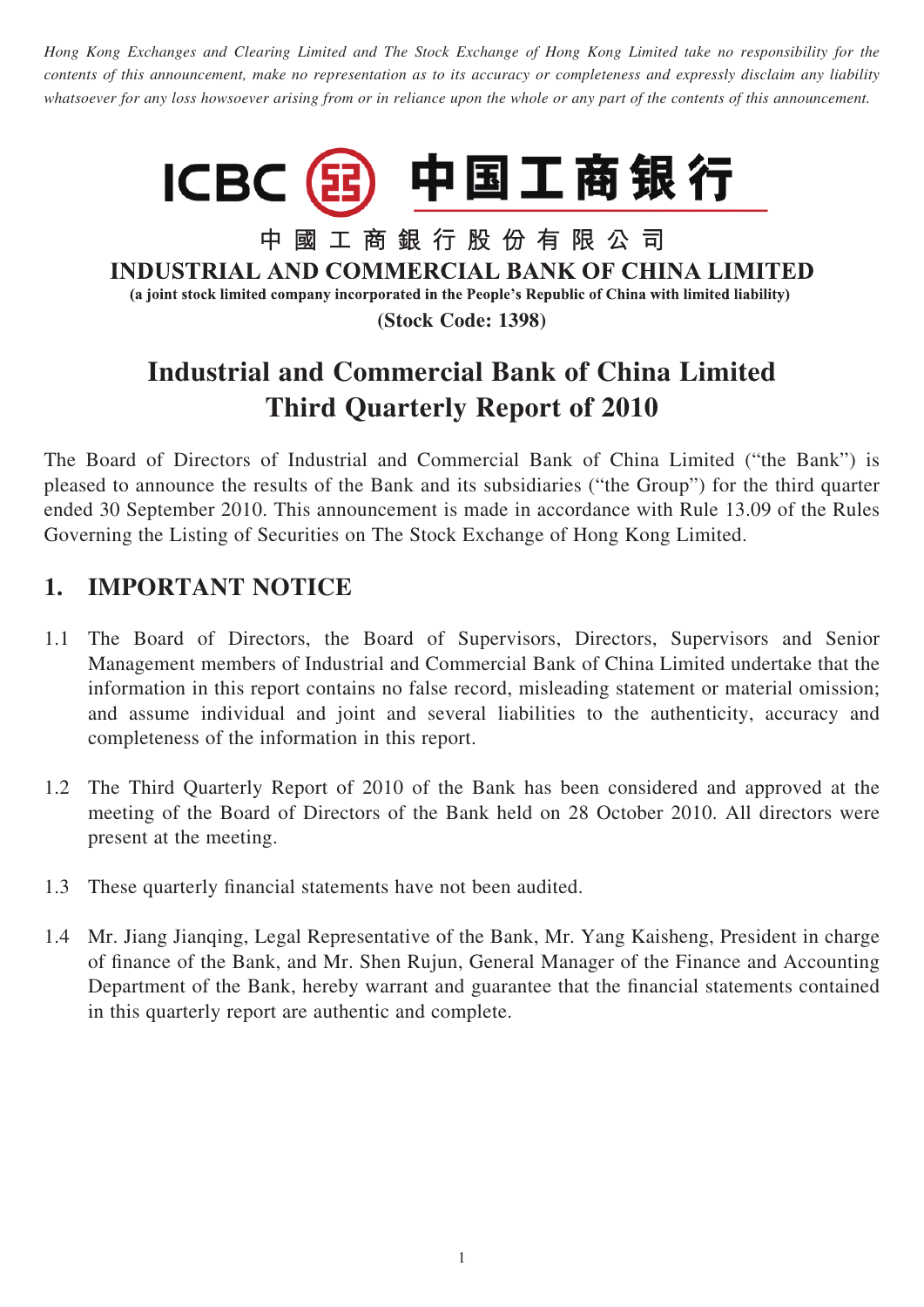## **2. CORPORATE INFORMATION**

#### **2.1 Basic information**

| A share:                                  |                                                   |
|-------------------------------------------|---------------------------------------------------|
| Stock name                                | 工商銀行                                              |
| Stock code                                | 601398                                            |
| Stock exchange on which shares are listed | Shanghai Stock Exchange                           |
| H share:                                  |                                                   |
| Stock name                                | <b>ICBC</b>                                       |
| Stock code                                | 1398                                              |
| Stock exchange on which shares are listed | The Stock Exchange of Hong Kong Limited           |
| Board Secretary, Company Secretary:       |                                                   |
| Name                                      | Gu Shu                                            |
| Address                                   | No.55 Fuxingmennei Avenue, Xicheng District,      |
|                                           | Beijing, People's Republic of China (Postal code: |
|                                           | 100140)                                           |
| Telephone                                 | 86-10-66108608                                    |
| Facsimile                                 | 86-10-66106139                                    |
| E-mail                                    | ir@icbc.com.cn                                    |

#### 2.2 Major accounting data and financial indicators

#### 2.2.1 Major accounting data and financial indicators prepared in accordance with International *Financial Reporting Standards ("IFRSs")*

|                                                   | 30 September 2010 | 31 December 2009  | Change $(\% )$      |
|---------------------------------------------------|-------------------|-------------------|---------------------|
| Total assets                                      | 13,417,887        | 11,785,053        | 13.86               |
| Total loans and advances to customers             | 6,571,512         | 5,728,626         | 14.71               |
| Allowance for impairment losses on loans          | 159,158           | 145,452           | 9.42                |
| Net investment in securities                      | 3,750,638         | 3,599,173         | 4.21                |
| Total liabilities                                 | 12,658,382        | 11,106,119        | 13.98               |
| Due to customers                                  | 11,282,590        | 9,771,277         | 15.47               |
| Due to banks and other financial institutions     | 1,009,438         | 1,001,634         | 0.78                |
| Equity attributable to equity holders of          |                   |                   |                     |
| the parent company                                | 753,832           | 673,893           | 11.86               |
| Net assets per share (in RMB Yuan)                | 2.26              | 2.02              | 11.88               |
|                                                   |                   |                   | <b>Change as</b>    |
|                                                   |                   |                   | compared to the     |
|                                                   |                   | Nine months ended | same period of last |
|                                                   |                   | 30 September 2010 | year $(\% )$        |
| Net cash flow from operating activities           |                   | 627,856           | 83.48               |
| Net cash flow per share from operating activities |                   |                   |                     |
| (in RMB Yuan)                                     |                   | 1.88              | 84.31               |

*(In RMB millions, unless otherwise specified)*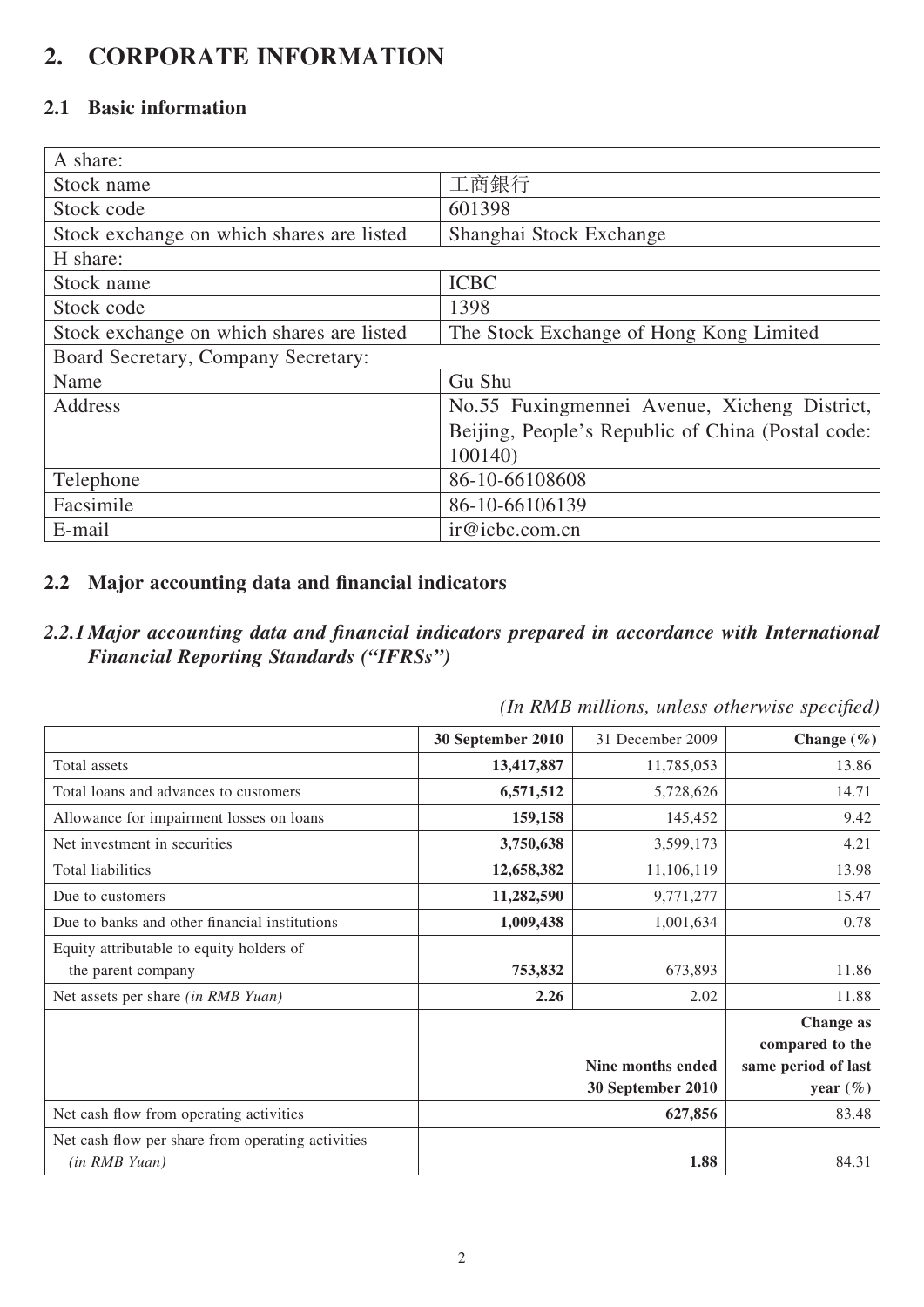|  |  |  | (In RMB millions, unless otherwise specified) |  |
|--|--|--|-----------------------------------------------|--|
|--|--|--|-----------------------------------------------|--|

|                                                 |              |              | <b>Change as</b>                      |
|-------------------------------------------------|--------------|--------------|---------------------------------------|
|                                                 | Three months | Nine months  | compared to the                       |
|                                                 | ended        | ended        | same period of                        |
|                                                 | 30 September | 30 September | last year <sup><math>(1)</math></sup> |
|                                                 | 2010         | 2010         | $(\%$ , percentage points)            |
| Net profit                                      | 42,830       | 127,795      | 26.64                                 |
| Net profit attributable to equity holders of    |              |              |                                       |
| the parent company                              | 42,613       | 127,216      | 26.84                                 |
| Basic earnings per share <i>(in RMB Yuan)</i>   | 0.13         | 0.38         | 30.00                                 |
| Diluted earnings per share <i>(in RMB Yuan)</i> | 0.13         | 0.38         | 30.00                                 |
|                                                 |              |              | An increase of                        |
| Return on weighted average equity $(\% )$       | 5.85         | 17.77        | 0.52 percentage points                |

*Note:* (1) "Change as compared to the same period of last year" refers to the comparison between relevant financial indicators for the three months ended 30 September 2010 and those for the three months ended 30 September 2009.

#### 2.2.2 Differences in financial statements prepared under IFRSs and Generally Accepted *Accounting Principles of the People's Republic of China ("PRC GAAP")*

In respect of the financial statements of the Group prepared under PRC GAAP and those under IFRSs, there are no differences in the net profit attributable to equity holders of the parent company for the reporting period ended 30 September 2010 and the equity attributable to equity holders of the parent company as at the end of the reporting period.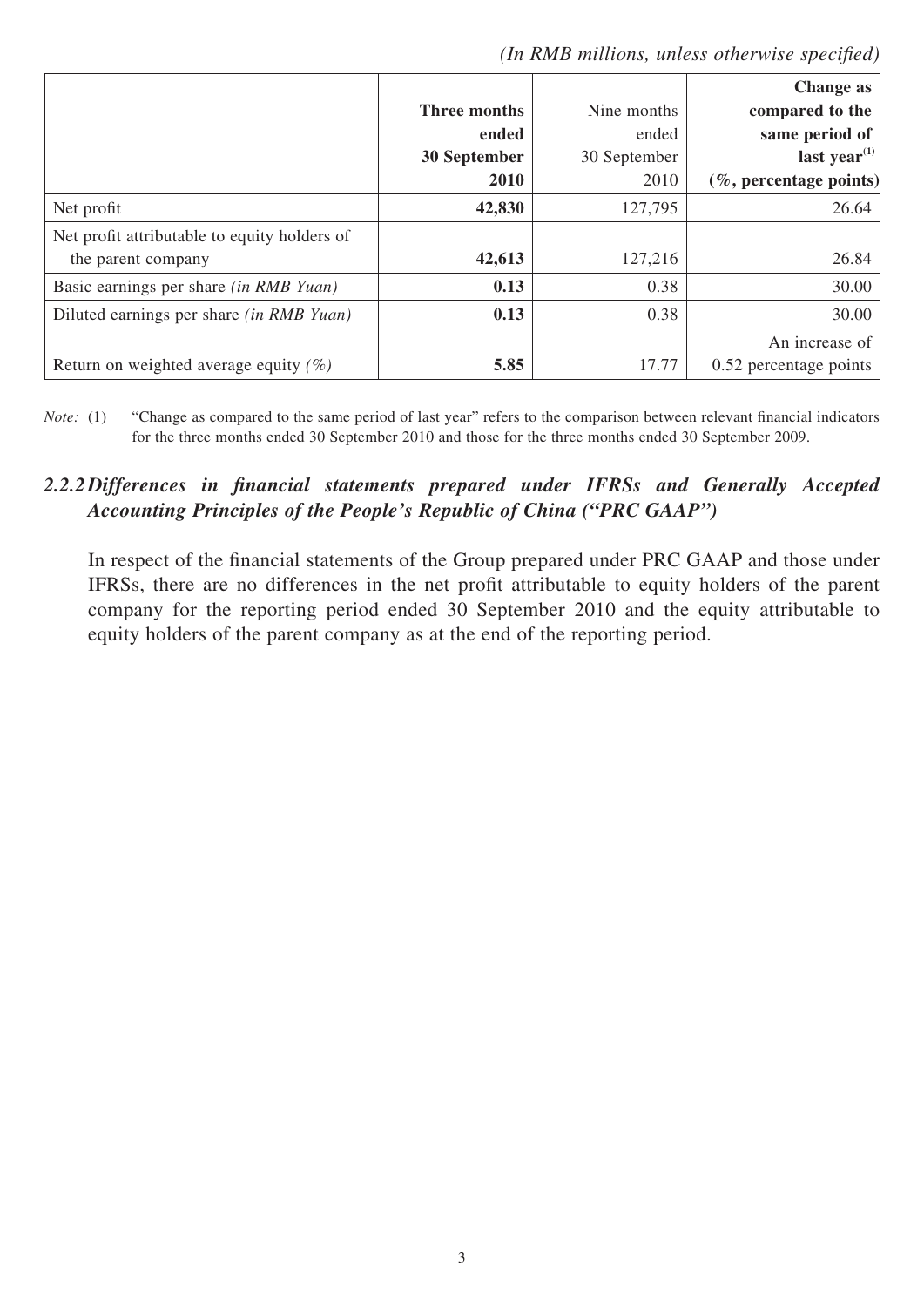#### **2.3 Number of shareholders and particulars of shareholding**

As at the end of the reporting period, the Bank had a total of 1,303,381 shareholders, including 161,185 holders of H shares and 1,142,196 holders of A shares.

**Particulars of shareholding of the top 10 shareholders of the Bank (particulars of shareholding of holders of H shares were based on the number of shares set out in the Bank's register of shareholders maintained at the H share registrar)**

| Total number of shareholders                                                                               | 1,303,381 (number of holders of A shares and H shares on the register of shareholders as at 30 September 2010)                                |                   |                                      |                                       |                                                            |                                                |
|------------------------------------------------------------------------------------------------------------|-----------------------------------------------------------------------------------------------------------------------------------------------|-------------------|--------------------------------------|---------------------------------------|------------------------------------------------------------|------------------------------------------------|
|                                                                                                            | Particulars of shareholding of the top 10 shareholders (the following data are based on the register of shareholders as at 30 September 2010) |                   |                                      |                                       |                                                            |                                                |
| Name of shareholder                                                                                        | Nature of<br>shareholder                                                                                                                      | Type of<br>shares | Shareholding<br>percentage<br>$(\%)$ | <b>Total number of</b><br>shares held | Number of<br>shares subject<br>to restrictions<br>on sales | Number of<br>pledged or<br>locked-up<br>shares |
| Central Huijin Investment Ltd.                                                                             | State-owned                                                                                                                                   | A shares          | 35.4                                 | 118,316,816,139                       | $\Omega$                                                   | None                                           |
| Ministry of Finance of<br>the People's Republic of China                                                   | State-owned                                                                                                                                   | A shares          | 35.3                                 | 118,006,174,032                       | $\Omega$                                                   | None                                           |
| <b>HKSCC Nominees Limited</b>                                                                              | Foreign corporation                                                                                                                           | H shares          | 20.5                                 | 68,500,793,031                        | $\Omega$                                                   | Unknown                                        |
| The Goldman Sachs Group, Inc.                                                                              | Foreign corporation                                                                                                                           | H shares          | 3.9                                  | 13,180,811,324                        | $\theta$                                                   | None                                           |
| American Express Company                                                                                   | Foreign corporation                                                                                                                           | H shares          | 0.2                                  | 638,061,117                           | $\theta$                                                   | None                                           |
| China Huarong Asset Management<br>Corporation                                                              | Other domestic entities                                                                                                                       | A shares          | 0.1                                  | 480,769,000                           | $\overline{0}$                                             | None                                           |
| China Life Insurance Company Limited<br>- Traditional - Ordinary insurance<br>$products = 005L = CTO01 Hu$ | Other domestic entities                                                                                                                       | A shares          | 0.1                                  | 431,914,092                           | $\Omega$                                                   | None                                           |
| China Life Insurance Company<br>Limited — Dividend distribution<br>$-$ Personal dividend $-$ 005L          |                                                                                                                                               |                   |                                      |                                       |                                                            |                                                |
| $-$ FH002 Hu                                                                                               | Other domestic entities                                                                                                                       | A shares          | 0.1                                  | 389,822,428                           | $\Omega$                                                   | None                                           |
| China Life Insurance (Group) Company<br>- Traditional - Ordinary insurance<br>products                     | Other domestic entities                                                                                                                       | A shares          | 0.1                                  | 230, 205, 612                         | $\Omega$                                                   | None                                           |
| E-Fund 50 Index Securities Investment<br>Fund                                                              | Other domestic entities                                                                                                                       | A shares          | 0.1                                  | 196,918,659                           | $\Omega$                                                   | None                                           |

- *Notes:* (1) Central Huijin Investment Ltd. has increased its shareholding in the Bank through on-market purchase on the Shanghai Stock Exchange since October 2009. As at 8 October 2010, Central Huijin Investment Ltd. had completed its shareholding acquisition plan. For details, please refer to the announcements published by the Bank on the websites of The Stock Exchange of Hong Kong Limited and the Shanghai Stock Exchange, respectively.
	- (2) The Goldman Sachs Group, Inc. carried out a transaction in respect of part of its shares in the Bank in late September 2010, and the transaction has not been completed by 30 September. The Goldman Sachs Group, Inc. submitted to The Stock Exchange of Hong Kong Limited the disclosure of interests form in relation to the transaction on 5 October 2010. Please refer to the website of The Stock Exchange of Hong Kong Limited for details.

China Life Insurance Company Limited is a controlled subsidiary of China Life Insurance (Group) Company. Apart from this, the Bank is not aware of any connections between the above shareholders or whether they are parties acting in concert.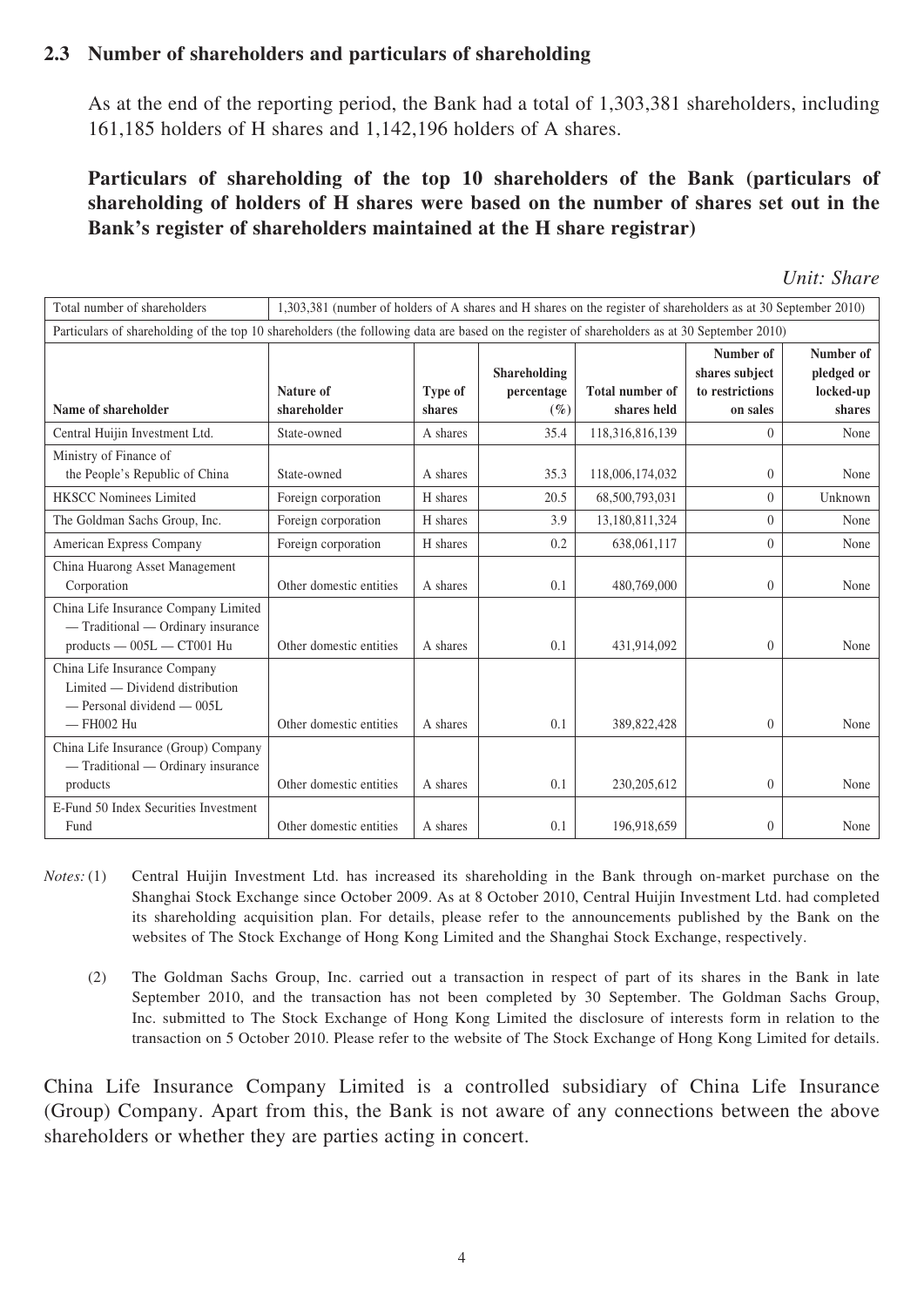### **3. BRIEF ANALYSIS ON OVERALL OPERATING ACTIVITIES IN THE THIRD QUARTER**

(The financial data herein are presented in RMB unless otherwise indicated.)

Set out below are the highlights of the operating results of the Group for the reporting period:

Net profit amounted to RMB127,795 million, representing an increase of 27.10% over the same period of last year. Net interest income was RMB221,663 million, representing an increase of 24.36% over the same period of last year, principally due to the increase in the scale of interest-generating assets and the continuously slight rise in net interest margin. Net fee and commission income was RMB54,563 million, representing an increase of 32.88% over the same period of last year. Net profit attributable to equity holders of the parent company was RMB127,216 million, representing an increase of 27.19% over the same period of last year. Cost-to-income ratio was 28.69%.

As at the end of the reporting period, total assets amounted to RMB13,417,887 million, representing an increase of RMB1,632,834 million or 13.86% as compared to the end of the previous year. Total loans and advances to customers amounted to RMB6,571,512 million, representing an increase of RMB842,886 million or 14.71% from the end of the previous year. In terms of the structure of loans and advances to customers, corporate loans amounted to RMB4,547,045 million, personal loans amounted to RMB1,550,095 million, discounted bills amounted to RMB134,215 million, and overseas loans and others amounted to RMB340,157 million. Loan-to-deposit ratio was 59.15%.

Total liabilities amounted to RMB12,658,382 million, representing an increase of RMB1,552,263 million or 13.98% as compared to the end of the previous year. Due to customers was RMB11,282,590 million, representing an increase of RMB1,511,313 million or 15.47% from the end of the previous year. In terms of the structure of deposits, time deposits amounted to RMB5,417,228 million, demand deposits amounted to RMB5,689,355 million and others amounted to RMB176,007 million.

Shareholders' equity was RMB759,505 million, representing an increase of RMB80,571 million or 11.87% as compared to the end of the previous year.

According to the five-tier classification of loans, the balance of non-performing loans (NPLs) amounted to RMB75,731 million, representing a decrease of RMB12,736 million as compared to the end of the previous year. The NPL ratio was 1.15%, representing a decrease of 0.39 percentage point as compared to the end of the previous year. The ratio of allowance to NPL was 210.16%, an increase of 45.75 percentage points as compared to the end of the previous year.

The core capital adequacy ratio was 9.33% and the capital adequacy ratio was 11.57%, both meeting regulatory requirements. The capital adequacy ratio increased by 0.23 percentage point compared to the end of June 2010, primarily due to the replenishment of the Bank's supplementary capital by the issuance of convertible corporate bonds.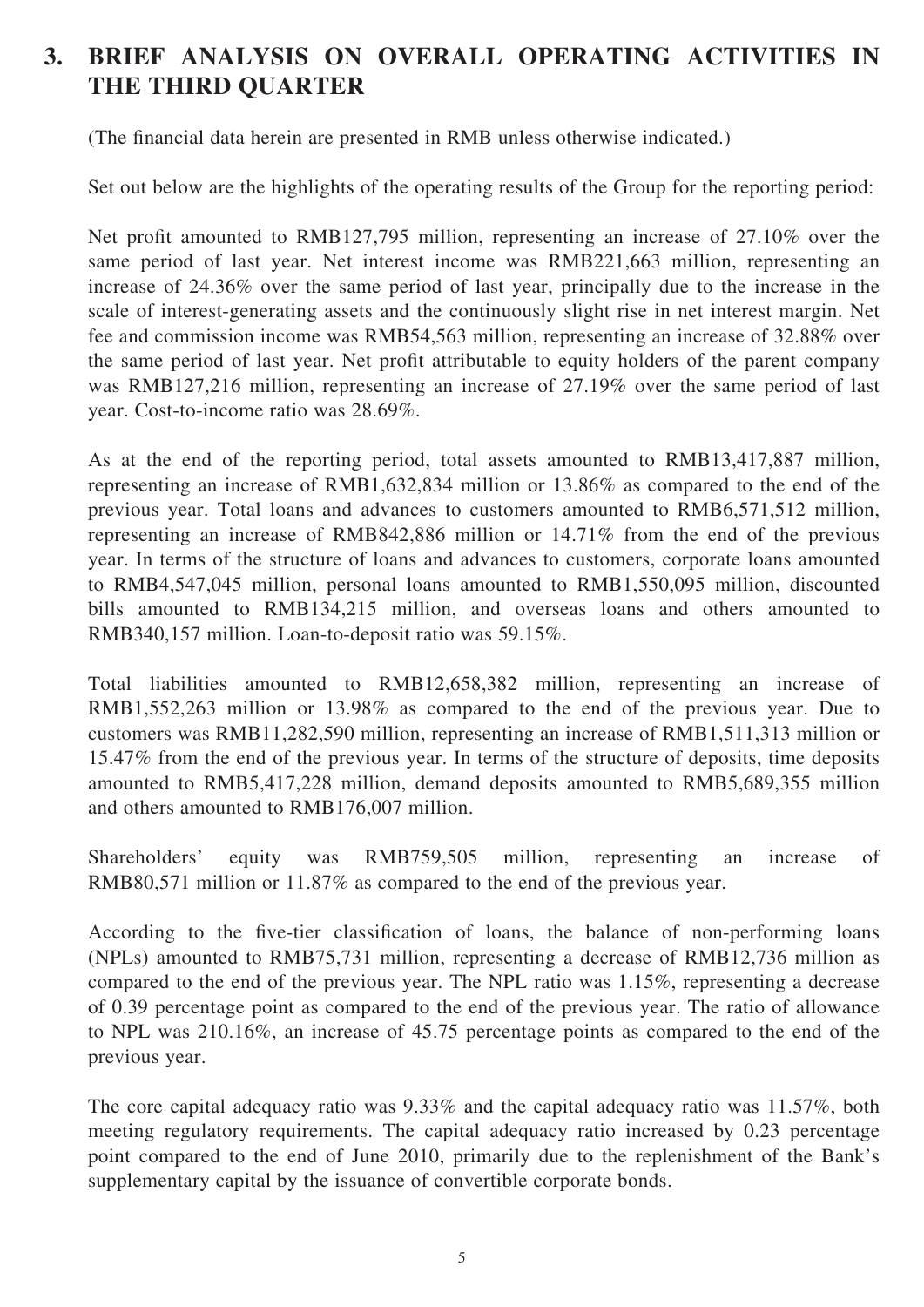## **4. SIGNIFICANT EVENTS**

### 4.1 Significant changes in major financial statements items and financial indicators and the **reasons thereof**

 $\sqrt{\text{Applied}}$   $\Box$  Not Applicable

*In RMB millions, except for percentages*

|                              | 30 September | 31 December | Increase/        |                                   |
|------------------------------|--------------|-------------|------------------|-----------------------------------|
| <b>Item</b>                  | <b>2010</b>  | 2009        | Decrease $(\% )$ | Main reasons for change           |
| Cash and balances            | 2,266,208    | 1,693,048   | 33.85            | Mandatory reserve deposits with   |
| with central banks           |              |             |                  | central banks increased           |
| Derivative financial         | 10,254       | 5,758       | 78.08            | Valuation of derivative financial |
| assets                       |              |             |                  | instruments increased             |
| Other assets                 | 156,848      | 109,115     | 43.75            | Other receivables increased       |
| <b>Financial liabilities</b> | 8,340        | 15,831      | (47.32)          | Structured deposits designated at |
| designated at fair           |              |             |                  | fair value decreased              |
| value through profit         |              |             |                  |                                   |
| or loss                      |              |             |                  |                                   |
| Derivative financial         | 10,416       | 7,773       | 34.00            | Valuation of derivative financial |
| liabilities                  |              |             |                  | instruments increased             |
| Repurchase                   | 2,999        | 36,060      | (91.68)          | Placement of pledged bonds        |
| agreements                   |              |             |                  | decreased                         |
| Certificates of deposit      | 8,406        | 1,472       | 471.06           | Certificates of deposit and notes |
| and notes payable            |              |             |                  | payable issued by overseas        |
|                              |              |             |                  | institutions increased            |
| Retained profits             | 189,081      | 118,760     | 59.21            | Profit for the period increased   |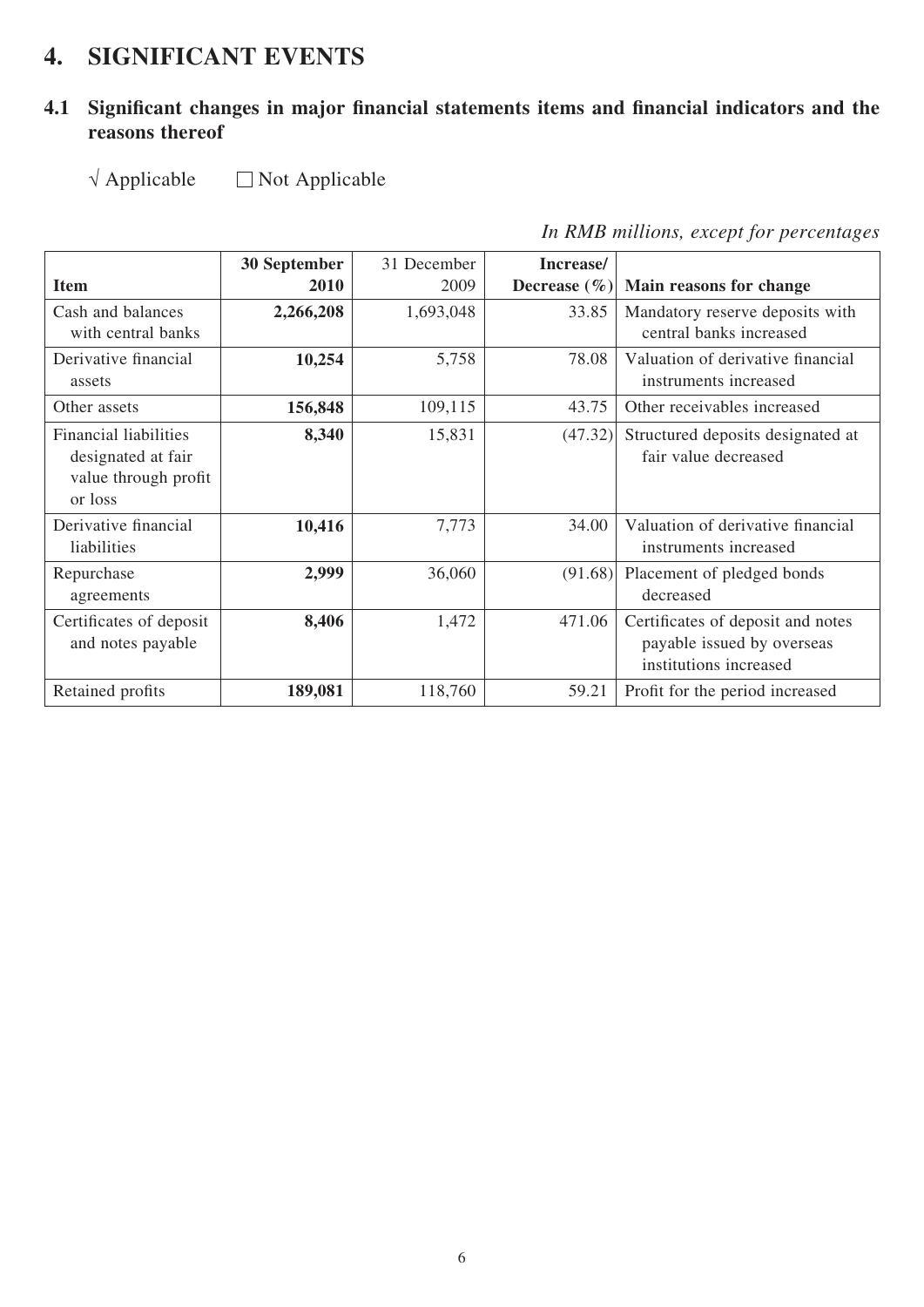|                                                                                     | <b>Nine months</b> | Nine months  |                  |                                                                                                                                                  |
|-------------------------------------------------------------------------------------|--------------------|--------------|------------------|--------------------------------------------------------------------------------------------------------------------------------------------------|
|                                                                                     | ended              | ended        |                  |                                                                                                                                                  |
|                                                                                     | 30 September       | 30 September | Increase/        |                                                                                                                                                  |
| <b>Item</b>                                                                         | 2010               | 2009         | Decrease $(\% )$ | Main reasons for change                                                                                                                          |
| Net fee and<br>commission<br>income                                                 | 54,563             | 41,061       | 32.88            | The volume of settlement, clearing<br>and cash management, bank<br>card business, wealth<br>management and asset custody<br>businesses increased |
| Net trading income/<br>(expense)                                                    | (566)              | 161          | (451.55)         | Losses on hedging derivatives<br>increased                                                                                                       |
| Net gain on financial<br>investments                                                | <b>120</b>         | 6,507        | (98.16)          | Gains on investment in bonds<br>and other financial instruments<br>decreased                                                                     |
| Other operating<br>income/(expense),<br>net                                         | 2,048              | 275          | 644.73           | Income from exchange rate<br>and foreign exchange products<br>increased                                                                          |
| Share of profits and<br>losses of associates<br>and jointly-<br>controlled entities | 1,877              | 1,387        | 35.33            | Income of associates for the<br>period increased                                                                                                 |
| Income tax expense                                                                  | 38,529             | 28,440       | 35.47            | Income tax expense increased due<br>to the increase in profit for the<br>period                                                                  |

#### **4.2 Progress of significant events and analysis on their effects and solutions**

 $\sqrt{\text{Applicable}}$  Not Applicable

#### *4.2.1 Acquisition of Shares of ACL BANK Public Company Limited in Thailand*

At the Second Extraordinary General Meeting of 2009 held on 27 November 2009, the implementation of the voluntary tender offer, and the possible delisting tender offer in respect of ACL BANK Public Company Limited ("ACL") was approved. After the Bank obtained all necessary approvals, it had made the voluntary tender offer to ACL, and the completion of the settlement under the voluntary tender offer took place on 21 April 2010. The Bank has acquired 1,546,286,553 ordinary shares and 282,048 preference shares of ACL, representing approximately 97.24% of the total issued shares of ACL. The Bank had started the approval and implementation procedures for the delisting of ACL hereafter. As at the disclosure date of this Report, the delisting approval and implementation procedures are still underway.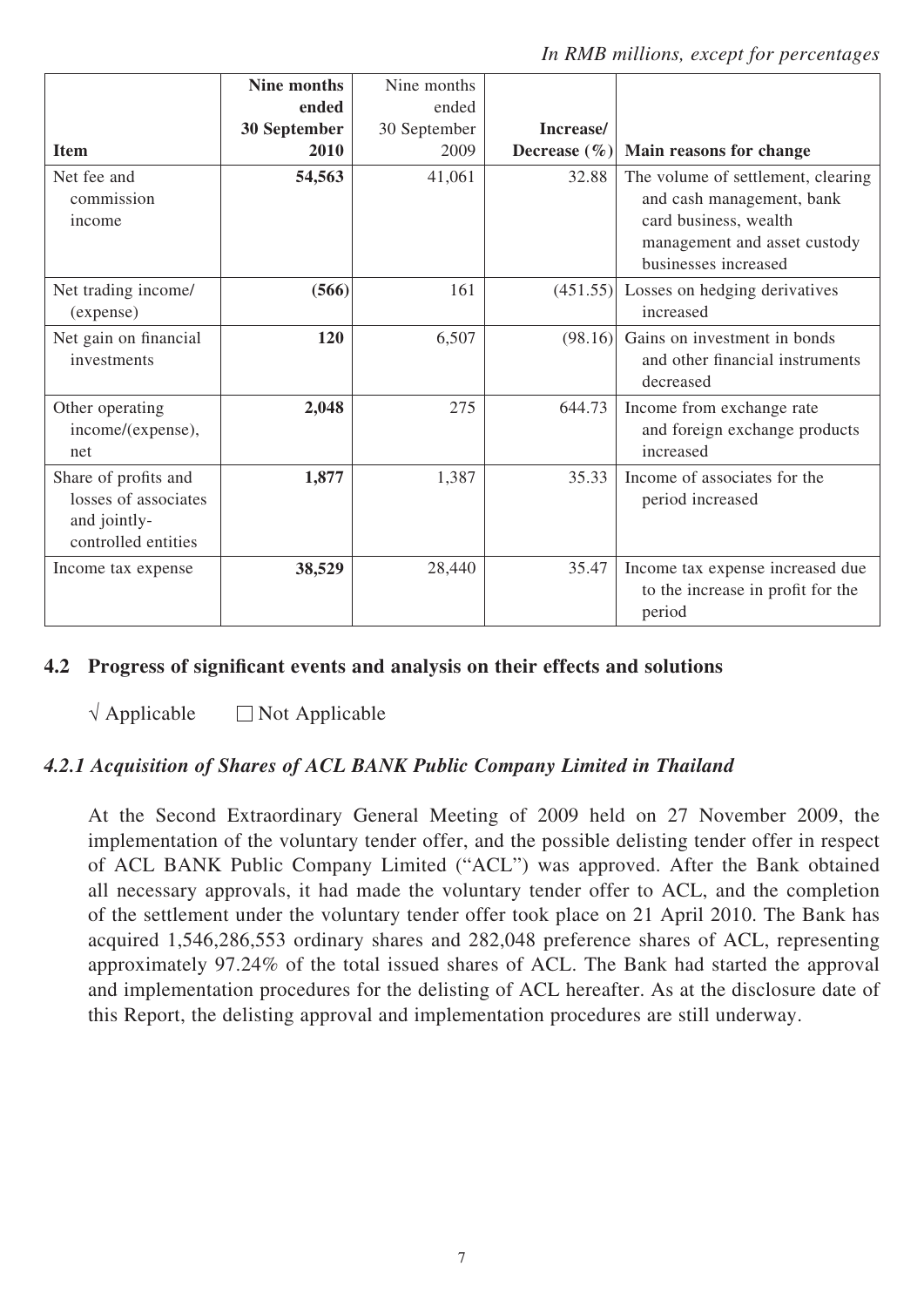#### *4.2.2 Privatization of ICBC (Asia)*

On 28 July 2010, the Board of Directors of the Bank reviewed and approved the Proposal on the Privatization of Industrial and Commercial Bank of China (Asia) Limited ("ICBC (Asia)"). The Bank proposed to privatize the ICBC (Asia) by means of a scheme of arrangement. According to the scheme of agreement, the cancellation consideration per scheme share of ICBC (Asia) shall be HKD29.45. As at the disclosure date of this Report, ICBC (Asia) has issued 1,352,061,533 shares, of which 984,364,740 shares were held by the Bank, representing approximately 72.81% of the total shares of ICBC (Asia) and 367,696,793 shares were held by shareholders other than the Bank, representing approximately 27.19% of the total shares of ICBC (Asia). The total cash payment for the proposed privatization of ICBC (Asia) by the Bank will be approximately HKD10,828.67 million. On 8 October 2010, the Bank and ICBC (Asia) jointly issued the scheme document. The privatization of ICBC (Asia) by the Bank is still subject to the approval of the General Meeting of ICBC (Asia), (Hong Kong) Court Meeting, relevant regulatory authorities in Mainland China and Hong Kong and Hong Kong High Court.

#### *4.2.3 Matters relating to Fund Raising*

In August 2010, with the approval from China Securities Regulatory Commission (Zhen Jian Xu Ke [2010] No.1155), the Bank issued the A share convertible corporate bonds with an aggregate nominal value of RMB25 billion, and the net proceeds, after deduction of the expenses relating to the issuance, was RMB24.87 billion. With the approval from China Banking Regulatory Commission ("CBRC"), the entire net proceeds will be used to replenish the supplementary capital of the Bank; and upon full conversion into shares by the convertible bonds holders, the entire amount which has been converted into will be used to replenish the core capital of the Bank.

The meeting of the Board of Directors of the Bank held on 28 July 2010 and the Second Extraordinary General Meeting of 2010, the First A Shareholders Class Meeting of 2010 and the First H Shareholders Class Meeting of 2010 held on 21 September 2010 considered and approved the Proposed Rights Issue of A Shares and H Shares of Industrial and Commercial Bank of China Limited. It is expected that the gross proceeds of the rights issue will be no more than RMB45 billion and the final amount of gross proceeds shall be determined by the Board of Directors based on the subscription price and number of shares to be issued at the time of the rights issue and pursuant to the authorization of the shareholders' meetings. All proceeds from the rights issue, after deduction of the expenses relating to the issuance, will be used to strengthen the capital base of the Bank. The Bank has received the approval from the CBRC on 29 September 2010 in respect of the proposed right issue of A shares and H shares of the Bank. Please refer to the relevant announcements of the Bank published at the websites of the Shanghai Stock Exchange and The Stock Exchange of Hong Kong Limited for detailed information on the approval and implementation of the Bank's A shares and H shares rights issue.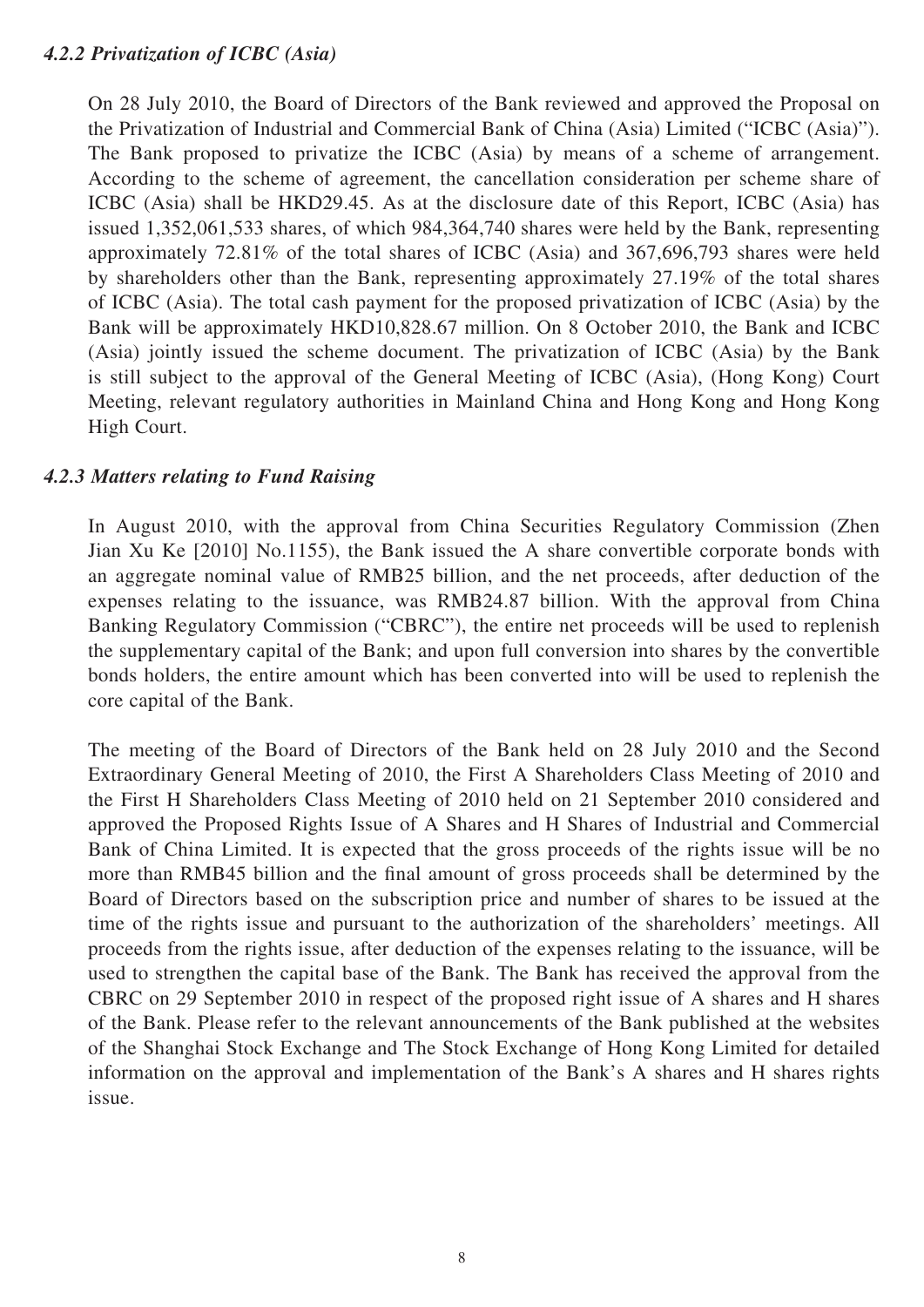The Bank successfully issued subordinated bonds in an amount of RMB22 billion in the China national inter-bank bond market during 10-14 September 2010. This issue of subordinated bonds was made on a revolving basis within the approved limit and is used to substitute for the redeemed portion of the subordinated bonds issued in 2005. The proceeds from this issue of subordinated bonds have been used to replenish the supplementary capital of the Bank in accordance with applicable laws and as approved by the regulatory authorities.

#### **4.3 Fulfillment of commitments made by the Bank, its shareholders and de facto controllers**

 $\sqrt{\text{Applicable}}$  Not Applicable

During the reporting period, the Ministry of Finance of the People's Republic of China and Central Huijin Investment Ltd., the controlling shareholders of the Bank, have made undertakings that they will subscribe in cash all the offered rights shares, which will be allotted to them in proportion to their respective shareholdings in the Bank according to the rights issue plan considered and approved by the Board of Directors of the Bank on 28 July 2010. The right issue plan was considered and approved by the Second Extraordinary General Meeting of 2010, the First A Shareholders Class Meeting of 2010 and the First H Shareholders Class Meeting of 2010 of the Bank held on 21 September 2010. Such subscription undertakings shall only become exercisable upon approval by relevant regulatory authorities.

Except for the aforementioned, as at 30 September 2010, all of the commitments made by the shareholders were properly fulfilled.

#### **4.4 Implementation of cash dividend policy during the reporting period**

 $\Box$  Applicable  $\lor$  Not Applicable

**4.5 Warnings and explanations on estimated loss or significant changes (as compared to the** same period of last year) in net accumulated profit from the beginning of the year to the **end of the next reporting period**

Applicable √ Not Applicable

## **5. APPENDIX: FINANCIAL STATEMENTS PREPARED IN ACCORDANCE WITH IFRSs**

**5.1 The financial statements prepared in accordance with IFRSs are attached as an appendix to this announcement**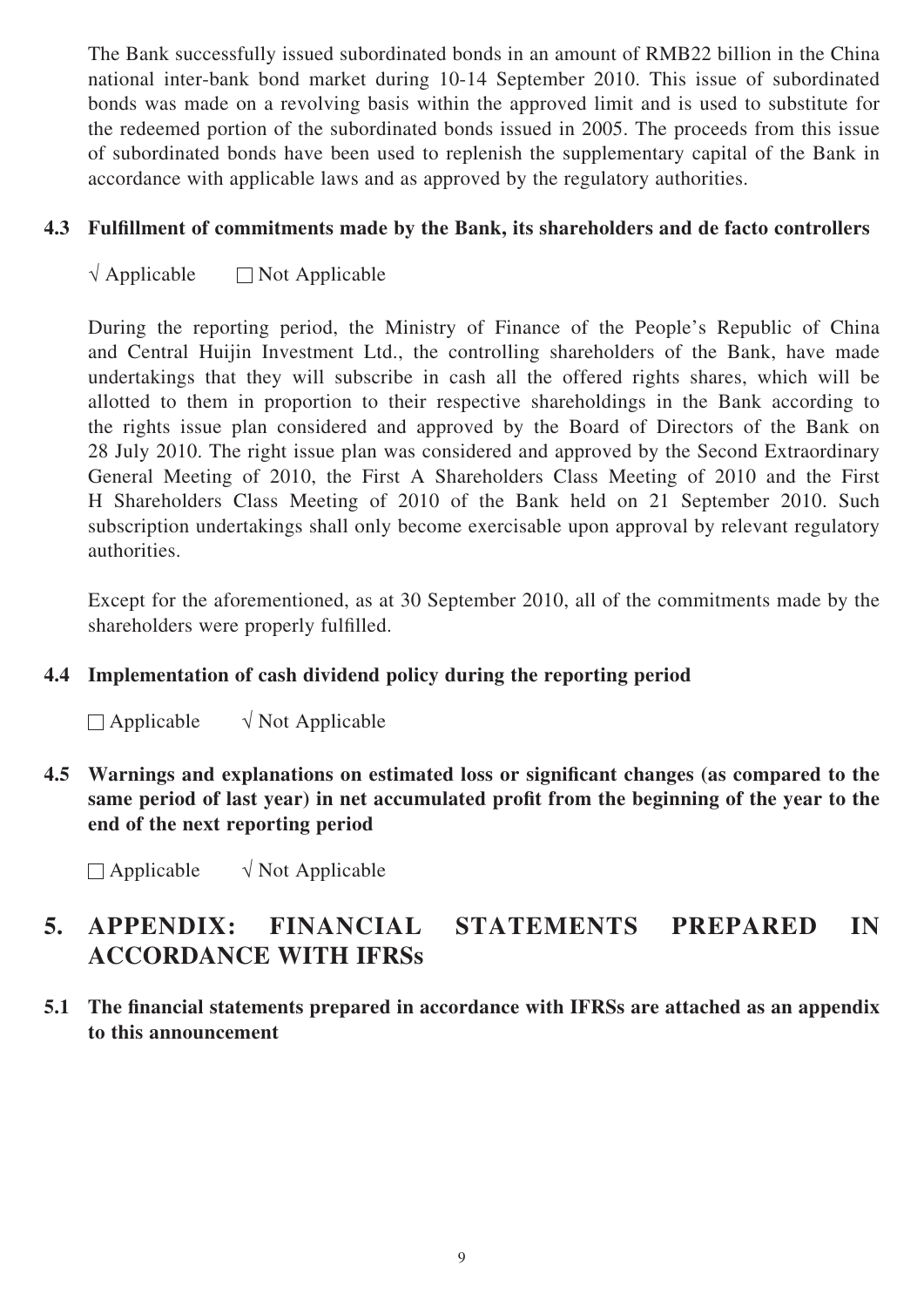### **6. RELEASE OF RESULTS ANNOUNCEMENT**

The announcement will be published simultaneously on the "HKExnews" website of The Stock Exchange of Hong Kong Limited (www.hkexnews.hk) and the website of the Bank (www.icbc.com.cn, www.icbc-ltd.com). The third quarterly report prepared in accordance with PRC GAAP will also be published simultaneously on the website of Shanghai Stock Exchange (www.sse.com.cn) and the website of the Bank (www.icbc.com.cn, www.icbc-ltd.com).

This report is prepared in both Chinese and English. In case of any discrepancy between the two versions, the Chinese version shall prevail.

#### **The Board of Directors of Industrial and Commercial Bank of China Limited**

28 October 2010

*As at the date of this announcement, the Board of Directors comprises Mr. Jiang Jianqing, Mr. Yang Kaisheng, Ms. Wang Lili and Mr. Li Xiaopeng as executive directors, Mr. Huan Huiwu, Mr. Gao Jianhong, Ms. Li Chunxiang, Mr. Li Jun, Mr. Li Xiwen and Mr. Wei Fusheng as non-executive directors, and Mr. Leung Kam Chung, Antony, Mr. Qian Yingyi, Mr. Xu Shanda, Mr. Wong Kwong Shing, Frank, Sir Malcolm Christopher McCarthy and Mr. Kenneth Patrick Chung as independent non-executive directors.*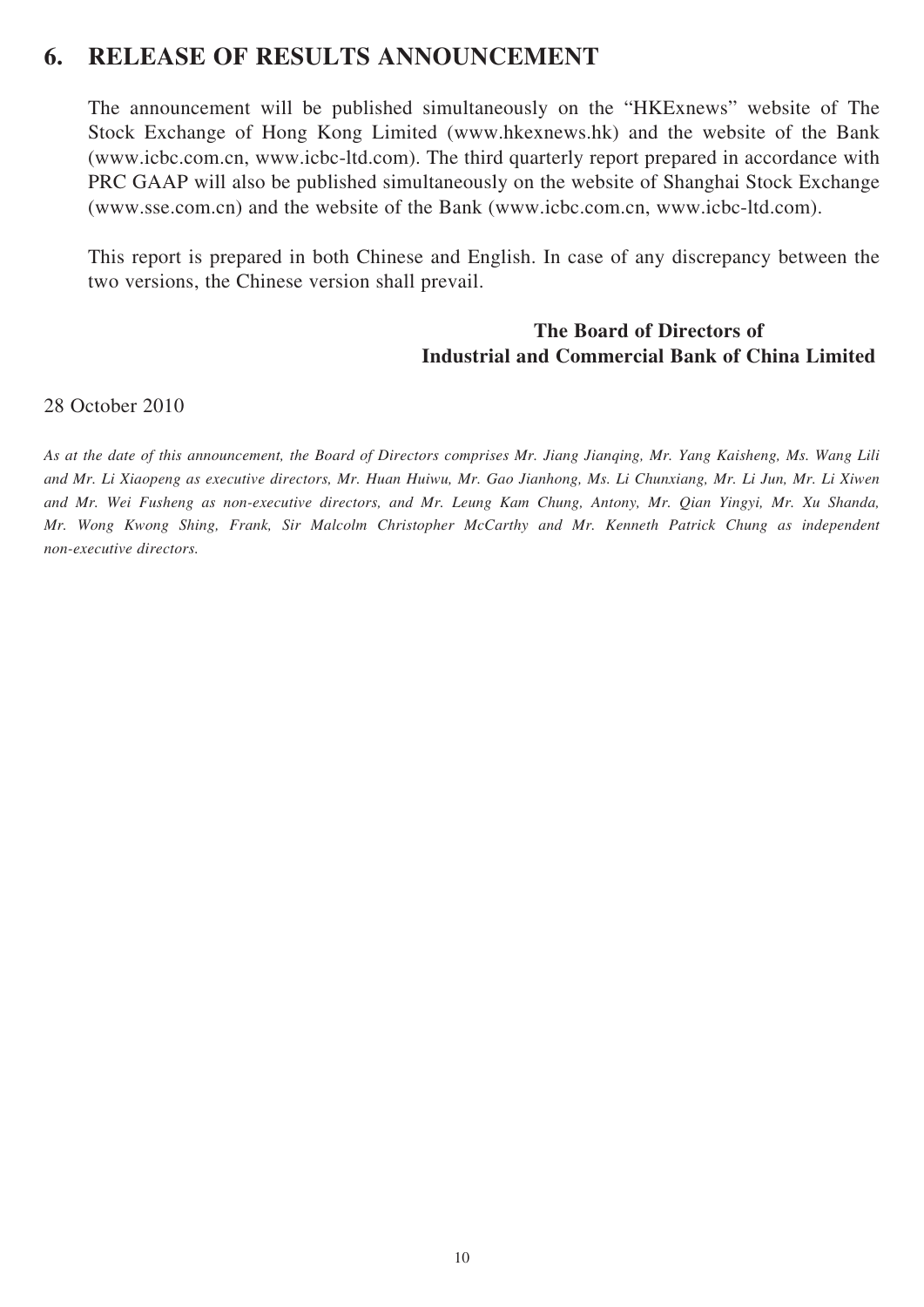### **Industrial and Commercial Bank of China Limited Consolidated Income Statement — Prepared in accordance with IFRSs For the nine months ended 30 September 2010**

|                                                                              | Three months | Nine months  | Three months | Nine months  |              |
|------------------------------------------------------------------------------|--------------|--------------|--------------|--------------|--------------|
|                                                                              | ended        | ended        | ended        | ended        |              |
|                                                                              |              | 30 September |              | 30 September | 30 September |
|                                                                              | 2010         | 2010         | 2009         | 2009         |              |
|                                                                              | (unaudited)  | (unaudited)  | (unaudited)  | (unaudited)  |              |
| Interest income                                                              | 118,953      | 338,818      | 101,542      | 300,819      |              |
| Interest expense                                                             | (40, 602)    | (117, 155)   | (39, 331)    | (122, 570)   |              |
| <b>NET INTEREST INCOME</b>                                                   | 78,351       | 221,663      | 62,211       | 178,249      |              |
| Fee and commission income                                                    | 18,974       | 58,029       | 14,351       | 43,642       |              |
| Fee and commission expense                                                   | (1,300)      | (3,466)      | (1,034)      | (2,581)      |              |
| NET FEE AND COMMISSION INCOME                                                | 17,674       | 54,563       | 13,317       | 41,061       |              |
| Net trading income/(expense)<br>Net loss on financial assets and liabilities | (244)        | (566)        | (327)        | 161          |              |
| designated at fair value through profit or loss                              | (19)         | (143)        | (9)          | (126)        |              |
| Net gain on financial investments                                            | 31           | 120          | 3,158        | 6,507        |              |
| Other operating income/(expense), net                                        | 964          | 2,048        | (305)        | 275          |              |
| <b>OPERATING INCOME</b>                                                      | 96,757       | 277,685      | 78,045       | 226,127      |              |
| Operating expenses                                                           | (33,549)     | (95, 418)    | (30,699)     | (83,747)     |              |
| Impairment losses on:                                                        |              |              |              |              |              |
| Loans and advances to customers                                              | (8,243)      | (17,986)     | (4,405)      | (13, 653)    |              |
| Others                                                                       | 116          | 166          | (166)        | (1, 130)     |              |
| <b>OPERATING PROFIT</b><br>Share of profits and losses of associates and     | 55,081       | 164,447      | 42,775       | 127,597      |              |
| jointly-controlled entities                                                  | 627          | 1,877        | 421          | 1,387        |              |
| PROFIT BEFORE TAX                                                            | 55,708       | 166,324      | 43,196       | 128,984      |              |
| Income tax expense                                                           | (12, 878)    | (38, 529)    | (9,376)      | (28, 440)    |              |
| PROFIT FOR THE PERIOD                                                        | 42,830       | 127,795      | 33,820       | 100,544      |              |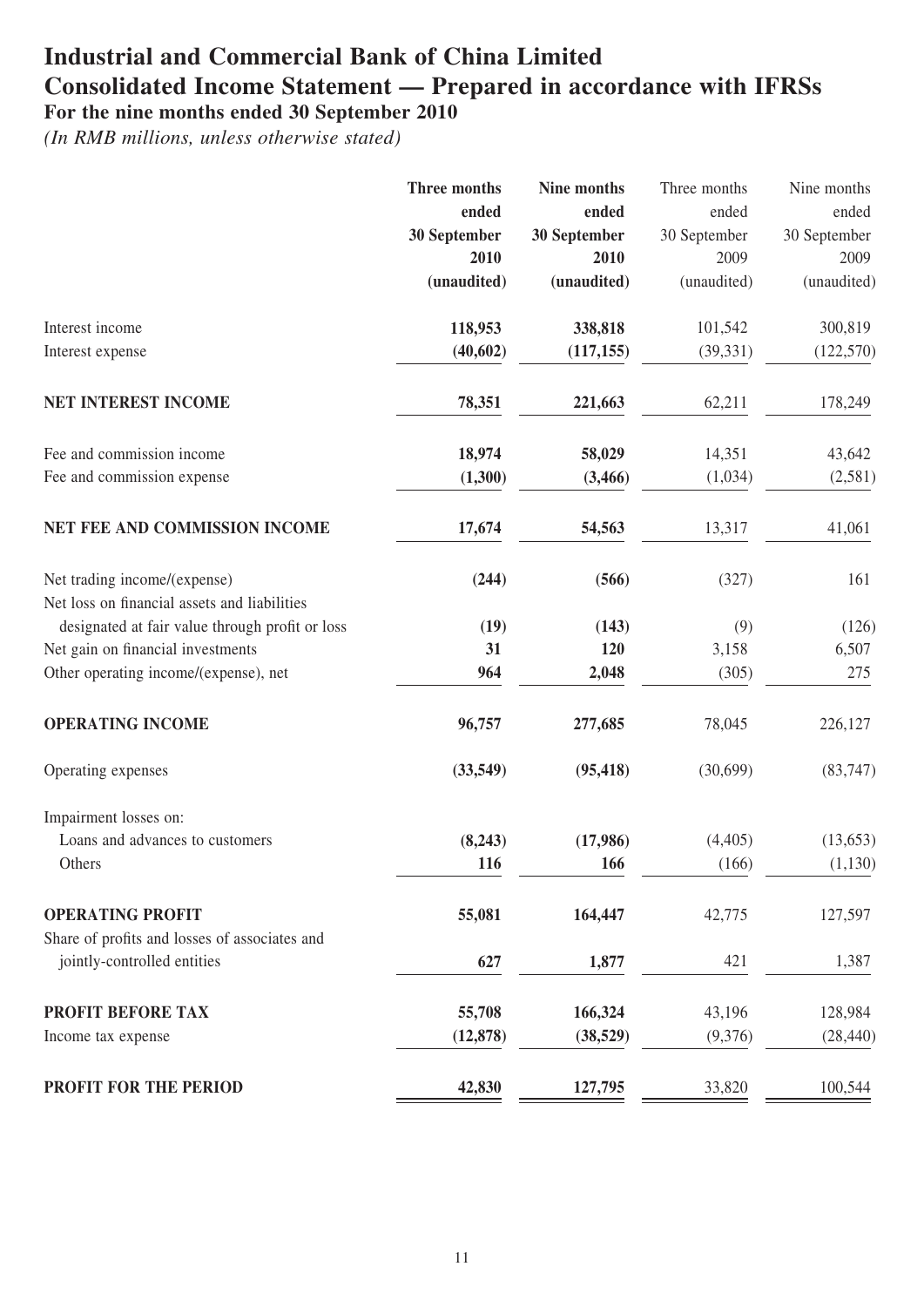## **Industrial and Commercial Bank of China Limited Consolidated Income Statement — Prepared in accordance with IFRSs (continued)**

**For the nine months ended 30 September 2010**

*(In RMB millions, unless otherwise stated)*

|                                        | Three months | Nine months  | Three months | Nine months  |
|----------------------------------------|--------------|--------------|--------------|--------------|
|                                        | ended        | ended        | ended        | ended        |
|                                        | 30 September | 30 September | 30 September | 30 September |
|                                        | 2010         | 2010         | 2009         | 2009         |
|                                        | (unaudited)  | (unaudited)  | (unaudited)  | (unaudited)  |
| Attributable to:                       |              |              |              |              |
| Equity holders of the parent company   | 42,613       | 127,216      | 33,595       | 100,019      |
| Non-controlling interests              | 217          | 579          | 225          | 525          |
|                                        | 42,830       | 127,795      | 33,820       | 100,544      |
| <b>EARNINGS PER SHARE ATTRIBUTABLE</b> |              |              |              |              |
| TO ORDINARY EQUITY HOLDERS OF          |              |              |              |              |
| THE PARENT COMPANY                     |              |              |              |              |
| — Basic (in RMB Yuan)                  | 0.13         | 0.38         | 0.10         | 0.30         |
| — Diluted <i>(in RMB Yuan)</i>         | 0.13         | 0.38         | 0.10         | 0.30         |
|                                        |              |              |              |              |

| <b>Jiang Jianqing</b> |  |
|-----------------------|--|
| Chairman              |  |

**Jiang Kaisheng Shen Rujun** 

*Chairman Vice Chairman, President General Manager of the Finance and Accounting Department*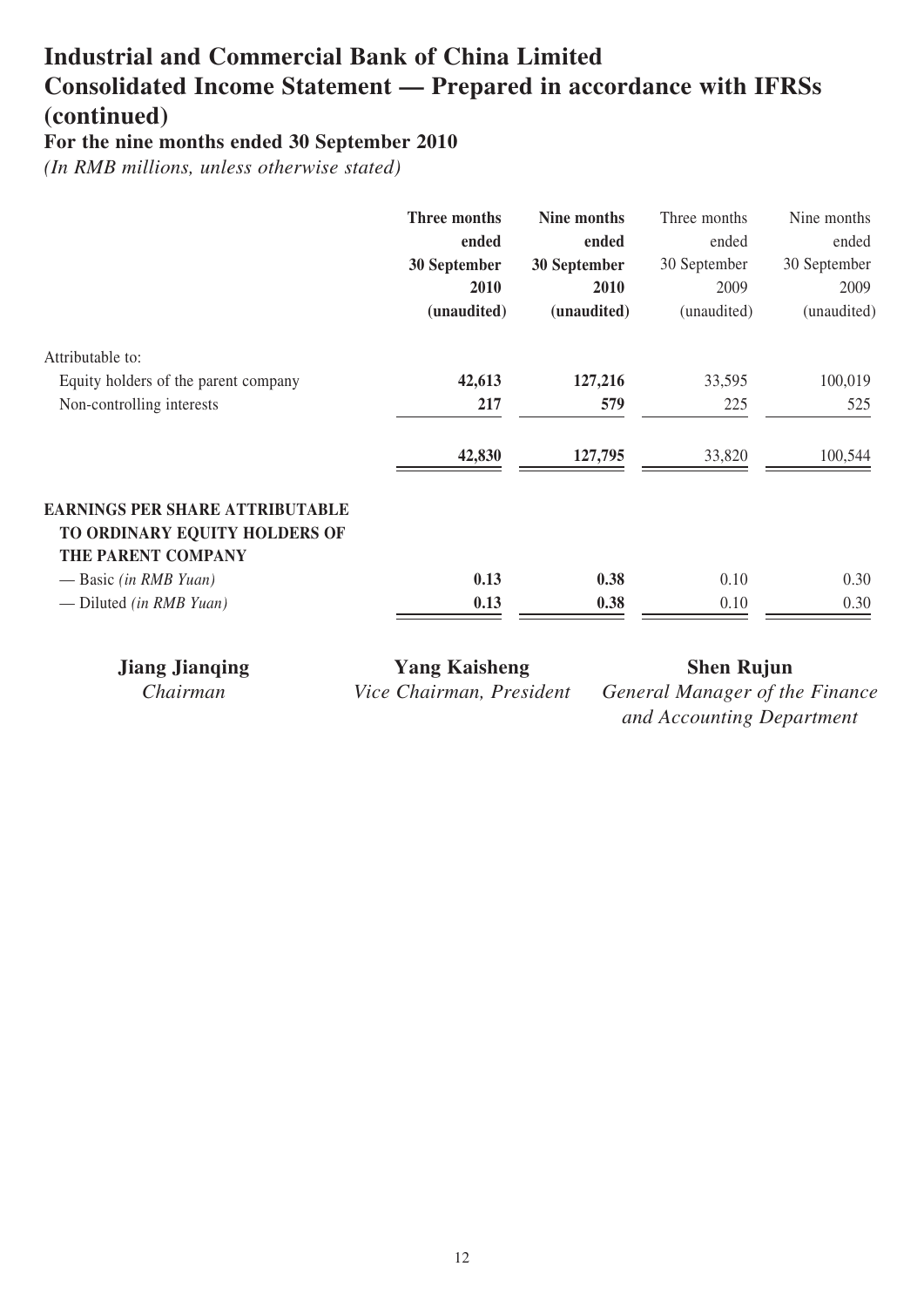# **Industrial and Commercial Bank of China Limited Consolidated Statement of Comprehensive Income — Prepared in accordance with IFRSs**

**For the nine months ended 30 September 2010**

*(In RMB millions, unless otherwise stated)*

|                                                     | Three months<br>ended | <b>Nine months</b> | Three months | Nine months  |
|-----------------------------------------------------|-----------------------|--------------------|--------------|--------------|
|                                                     |                       | ended              | ended        | ended        |
|                                                     | 30 September          | 30 September       | 30 September | 30 September |
|                                                     | 2010                  | 2010               | 2009         | 2009         |
|                                                     | (unaudited)           | (unaudited)        | (unaudited)  | (unaudited)  |
| Profit for the period                               | 42,830                | 127,795            | 33,820       | 100,544      |
| Other comprehensive income/(loss) (after-tax, net): |                       |                    |              |              |
| Net gain/(loss) on available-for-sale financial     |                       |                    |              |              |
| assets                                              | 1,325                 | 5,816              | (5,500)      | (7, 743)     |
| Net loss on cash flow hedges                        | (59)                  | (129)              | (1)          | (2)          |
| Share of other comprehensive income of              |                       |                    |              |              |
| associates and jointly-controlled entities          | (433)                 | (527)              | (54)         | (1, 115)     |
| Foreign currency translation differences            | 3,144                 | 1,387              | 1,811        | 7,354        |
| Subtotal of other comprehensive income/(loss)       |                       |                    |              |              |
| for the period                                      | 3,977                 | 6,547              | (3,744)      | (1,506)      |
| Total comprehensive income for the period           | 46,807                | 134,342            | 30,076       | 99,038       |
| Total comprehensive income attributable to:         |                       |                    |              |              |
| Equity holders of the parent company                | 46,568                | 133,756            | 29,684       | 98,062       |
| Non-controlling interests                           | 239                   | 586                | 392          | 976          |
|                                                     | 46,807                | 134,342            | 30,076       | 99,038       |
|                                                     |                       |                    |              |              |

**Jiang Jianqing Yang Kaisheng Shen Rujun**

*Chairman Vice Chairman, President General Manager of the Finance and Accounting Department*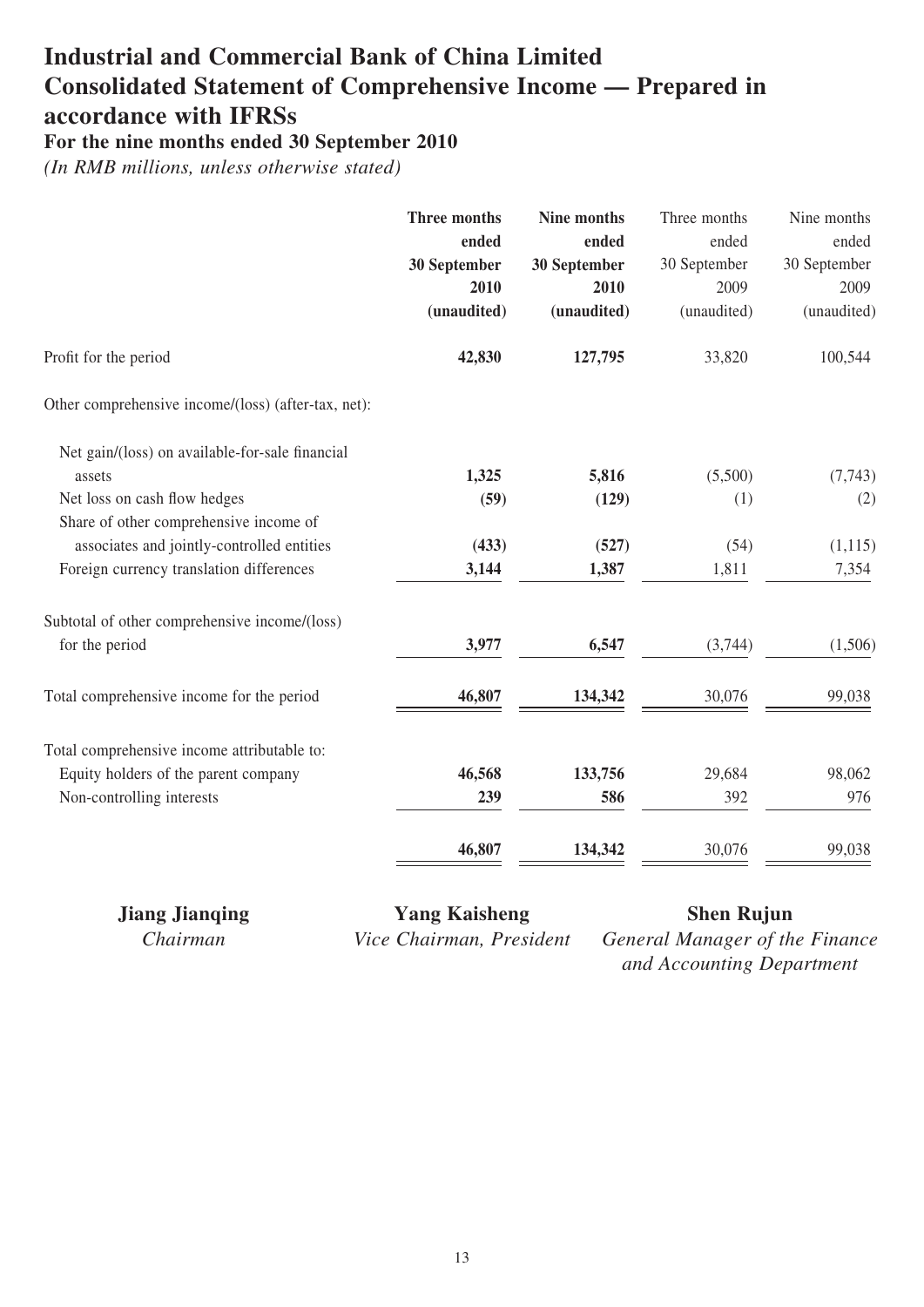## **Industrial and Commercial Bank of China Limited Consolidated Statement of Financial Position — Prepared in accordance with IFRSs**

**As at 30 September 2010**

|                                                                  | <b>30 September</b> | 31 December |
|------------------------------------------------------------------|---------------------|-------------|
|                                                                  | 2010                | 2009        |
|                                                                  | (unaudited)         | (audited)   |
| <b>ASSETS</b>                                                    |                     |             |
| Cash and balances with central banks                             | 2,266,208           | 1,693,048   |
| Due from banks and other financial institutions                  | 304,421             | 235,301     |
| Financial assets held for trading                                | 16,205              | 18,976      |
| Financial assets designated at fair value through profit or loss | 968                 | 1,171       |
| Derivative financial assets                                      | 10,254              | 5,758       |
| Reverse repurchase agreements                                    | 366,015             | 408,826     |
| Loans and advances to customers                                  | 6,412,354           | 5,583,174   |
| Financial investments                                            | 3,733,465           | 3,579,026   |
| Investments in associates and jointly-controlled entities        | 38,880              | 36,278      |
| Property and equipment                                           | 94,734              | 95,684      |
| Deferred income tax assets                                       | 17,535              | 18,696      |
| Other assets                                                     | 156,848             | 109,115     |
| <b>TOTAL ASSETS</b>                                              | 13,417,887          | 11,785,053  |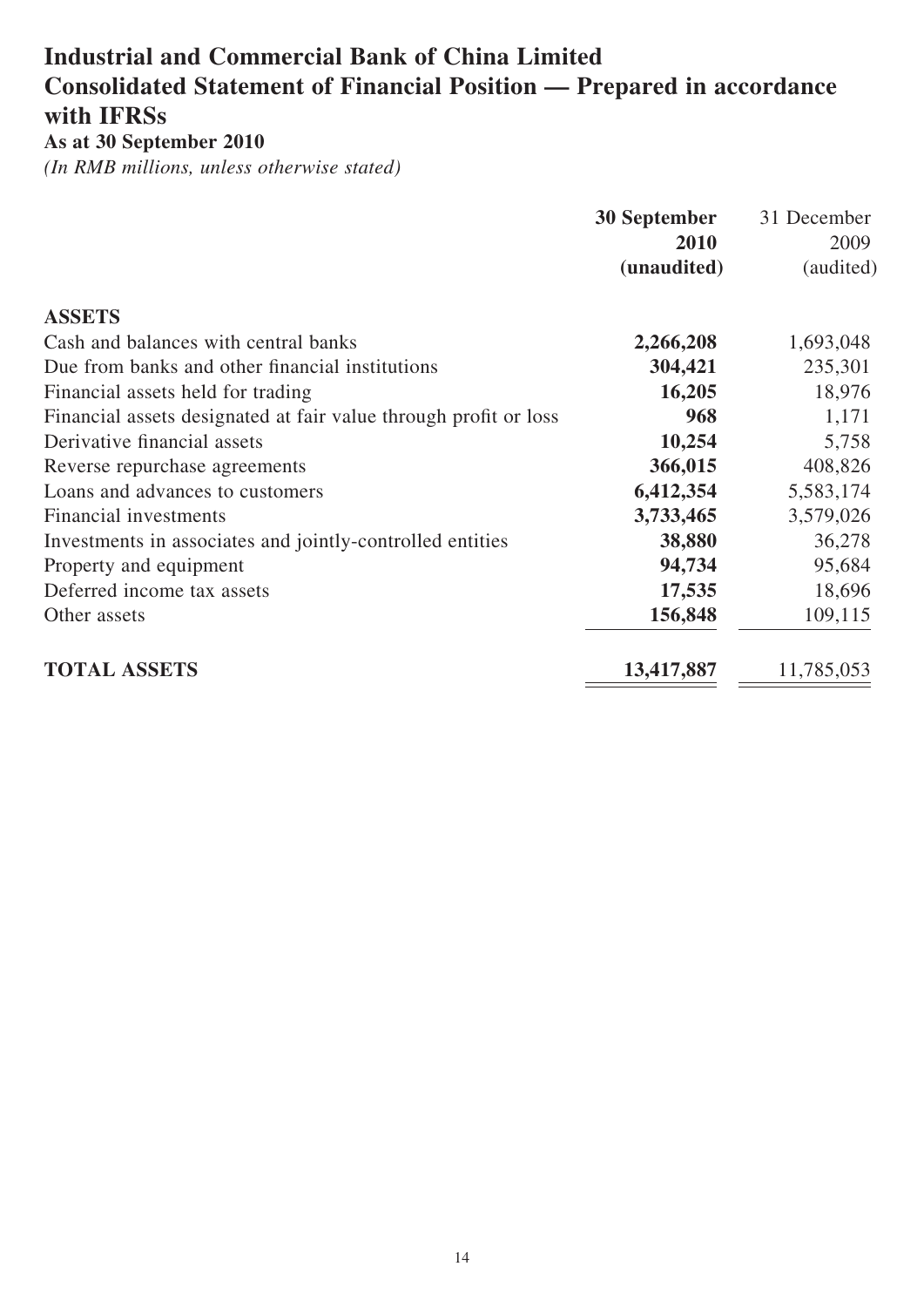## **Industrial and Commercial Bank of China Limited Consolidated Statement of Financial Position — Prepared in accordance with IFRSs (continued)**

**As at 30 September 2010**

|                                                               | <b>30 September</b> | 31 December |
|---------------------------------------------------------------|---------------------|-------------|
|                                                               | 2010                | 2009        |
|                                                               | (unaudited)         | (audited)   |
| <b>LIABILITIES</b>                                            |                     |             |
| Financial liabilities designated at fair value through profit |                     |             |
| or loss                                                       | 8,340               | 15,831      |
| Derivative financial liabilities                              | 10,416              | 7,773       |
| Due to banks and other financial institutions                 | 1,009,438           | 1,001,634   |
| Repurchase agreements                                         | 2,999               | 36,060      |
| Certificates of deposit and notes payable                     | 8,406               | 1,472       |
| Due to customers                                              | 11,282,590          | 9,771,277   |
| Income tax payable                                            | 26,602              | 22,231      |
| Deferred income tax liabilities                               | 218                 | 178         |
| Bond payable                                                  | 96,949              | 75,000      |
| Other liabilities                                             | 212,424             | 174,663     |
| <b>TOTAL LIABILITIES</b>                                      | 12,658,382          | 11,106,119  |
| <b>EQUITY</b>                                                 |                     |             |
| Equity attributable to equity holders of the parent company   |                     |             |
| Issued share capital                                          | 334,019             | 334,019     |
| Reserves                                                      | 230,732             | 221,114     |
| Retained profits                                              | 189,081             | 118,760     |
|                                                               | 753,832             | 673,893     |
| Non-controlling interests                                     | 5,673               | 5,041       |
| <b>TOTAL EQUITY</b>                                           | 759,505             | 678,934     |
| <b>TOTAL EQUITY AND LIABILITIES</b>                           | 13,417,887          | 11,785,053  |

| <b>Jiang Jianging</b> | <b>Yang Kaisheng</b>     | <b>Shen Rujun</b>              |
|-----------------------|--------------------------|--------------------------------|
| Chairman              | Vice Chairman, President | General Manager of the Finance |
|                       |                          | and Accounting Department      |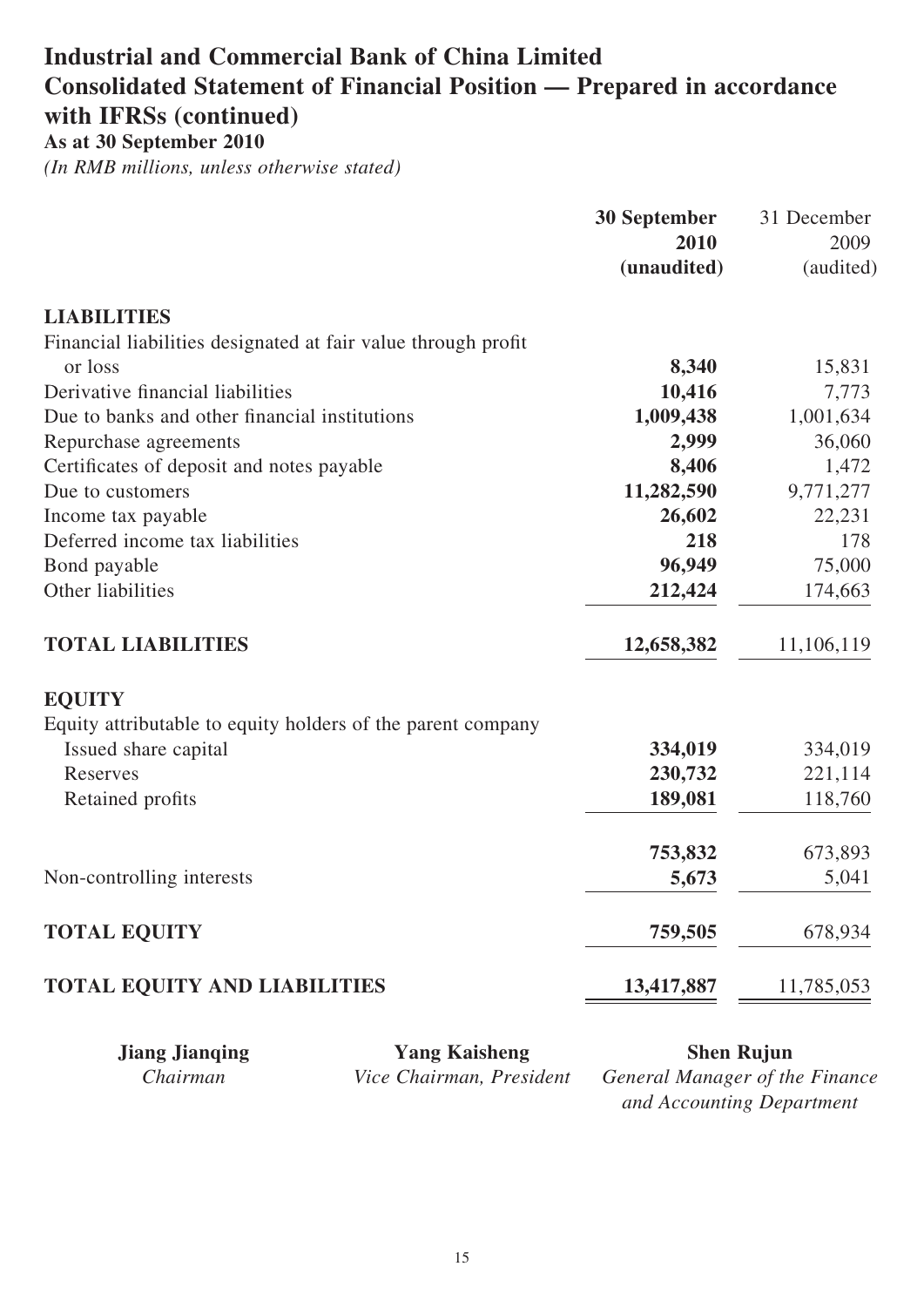## **Industrial and Commercial Bank of China Limited Consolidated Statement of Cash Flows — Prepared in accordance with IFRSs**

**For the nine months ended 30 September 2010**

|                                                              | <b>Nine months</b> | Nine months  |
|--------------------------------------------------------------|--------------------|--------------|
|                                                              | ended              | ended        |
|                                                              | 30 September       | 30 September |
|                                                              | 2010               | 2009         |
|                                                              | (unaudited)        | (unaudited)  |
| <b>CASH FLOWS FROM OPERATING ACTIVITIES</b>                  |                    |              |
| Profit before tax                                            | 166,324            | 128,984      |
| Adjustments for:                                             |                    |              |
| Share of profits and losses of associates and                |                    |              |
| jointly-controlled entities                                  | (1, 877)           | (1,387)      |
| Depreciation                                                 | 8,061              | 7,136        |
| Amortisation                                                 | 950                | 2,237        |
| Amortisation of financial investments                        | (5, 813)           | (1,316)      |
| Impairment losses on loans and advances to customers         | 17,986             | 13,653       |
| Impairment losses on assets other than loans and advances    |                    |              |
| to customers                                                 | (166)              | 1,130        |
| Unrealised foreign exchange difference                       | 2,238              | 4,357        |
| Interest expense on bonds                                    | 1,938              | 1,136        |
| Accreted interest on impaired loans                          | (641)              | (984)        |
| Gain on disposal of available-for-sale financial assets, net | (76)               | (6, 454)     |
| Net trading gain on equity investments                       | (9)                | (24)         |
| Net gain on disposal of property and equipment and           |                    |              |
| other assets (other than repossessed assets)                 | (165)              | (220)        |
| Dividend income                                              | (44)               | (54)         |
|                                                              | 188,706            | 148,194      |
| Net decrease/(increase) in operating assets:                 |                    |              |
| Due from central banks                                       | (399, 743)         | (209, 559)   |
| Due from banks and other financial institutions              | 18,911             | 27,619       |
| Financial assets held for trading                            | 2,911              | 8,066        |
| Financial assets designated at fair value through            |                    |              |
| profit or loss                                               | 232                | 397          |
| Reverse repurchase agreements                                | 219,847            | (411,501)    |
| Loans and advances to customers                              | (855, 646)         | (1,020,083)  |
| Other assets                                                 | (43,305)           | 19,808       |
|                                                              | (1,056,793)        | (1,585,253)  |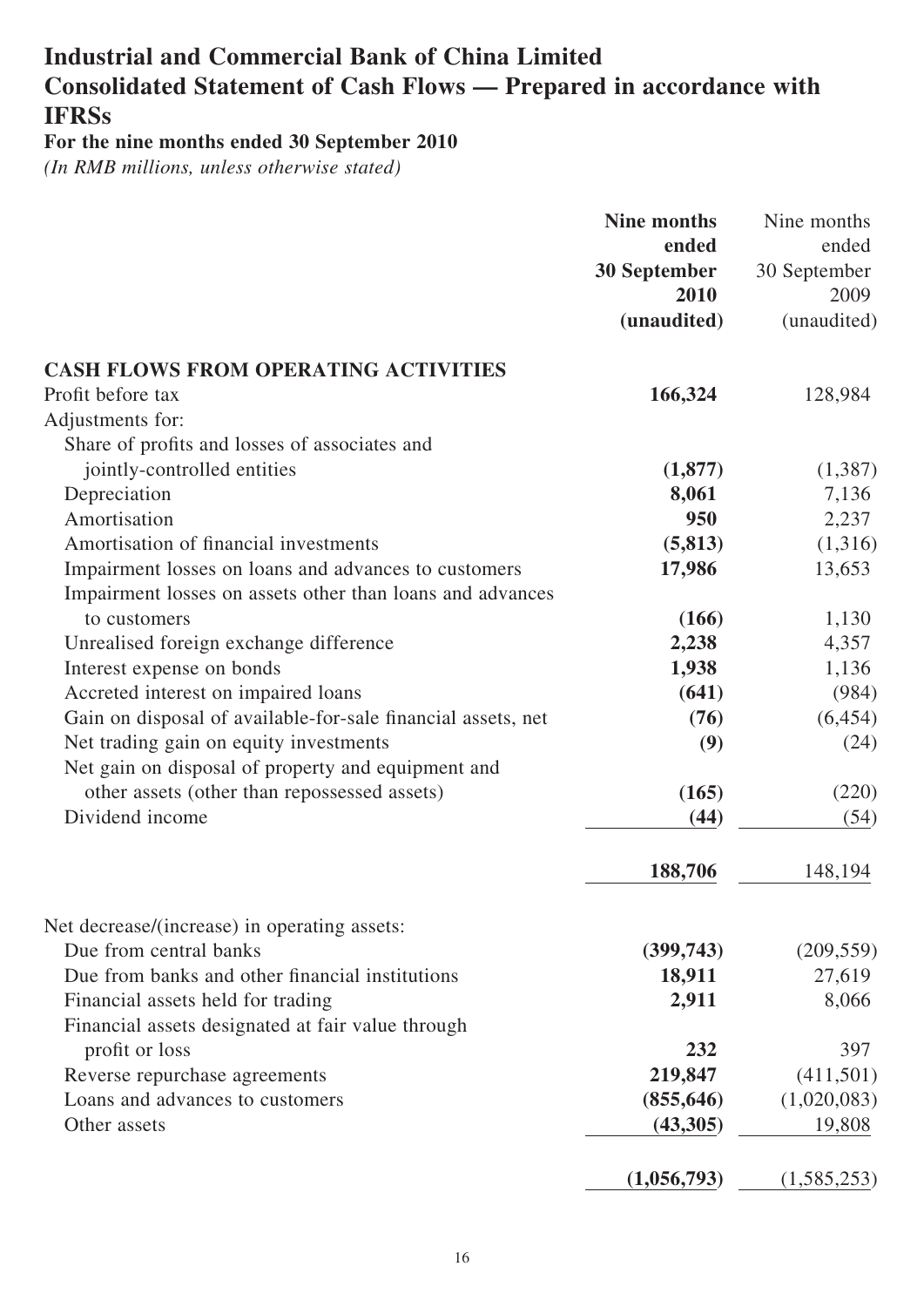# **Industrial and Commercial Bank of China Limited Consolidated Statement of Cash Flows — Prepared in accordance with IFRSs (continued)**

**For the nine months ended 30 September 2010**

|                                                            | <b>Nine months</b>  | Nine months  |
|------------------------------------------------------------|---------------------|--------------|
|                                                            | ended               | ended        |
|                                                            | <b>30 September</b> | 30 September |
|                                                            | 2010                | 2009         |
|                                                            | (unaudited)         | (unaudited)  |
| Net increase/(decrease) in operating liabilities:          |                     |              |
| Financial liabilities designated at fair value through     |                     |              |
| profit or loss                                             | (7, 491)            | 4,935        |
| Due to banks and other financial institutions              | 9,478               | 317,957      |
| Repurchase agreements                                      | (33,061)            | 1,398        |
| Certificates of deposit and notes payable                  | (6,934)             | 712          |
| Due to customers                                           | 1,517,188           | 1,527,671    |
| Other liabilities                                          | 51,642              | (12,955)     |
|                                                            | 1,530,822           | 1,839,718    |
| Net cash inflow from operating activities before tax       | 662,735             | 402,659      |
| Income tax paid                                            | (34, 879)           | (60, 463)    |
| Net cash inflow from operating activities                  | 627,856             | 342,196      |
| <b>CASH FLOWS FROM INVESTING ACTIVITIES</b>                |                     |              |
| Purchases of property and equipment and other assets       | (7,759)             | (6,665)      |
| Proceeds from disposal of property and equipment and       |                     |              |
| other assets (other than repossessed assets)               | 635                 | 456          |
| Purchases of financial investments                         | (1,746,518)         | (1,080,943)  |
| Proceeds from sale and redemption of financial investments | 1,604,874           | 740,187      |
| Investments in associates and jointly-controlled entities  | (823)               | (5)          |
| Dividends received                                         | 999                 | 465          |
| Disposal of a subsidiary                                   | (528)               |              |
| Acquisition of subsidiaries                                | (2,929)             |              |
| Net cash outflow from investing activities                 | (152, 049)          | (346,505)    |